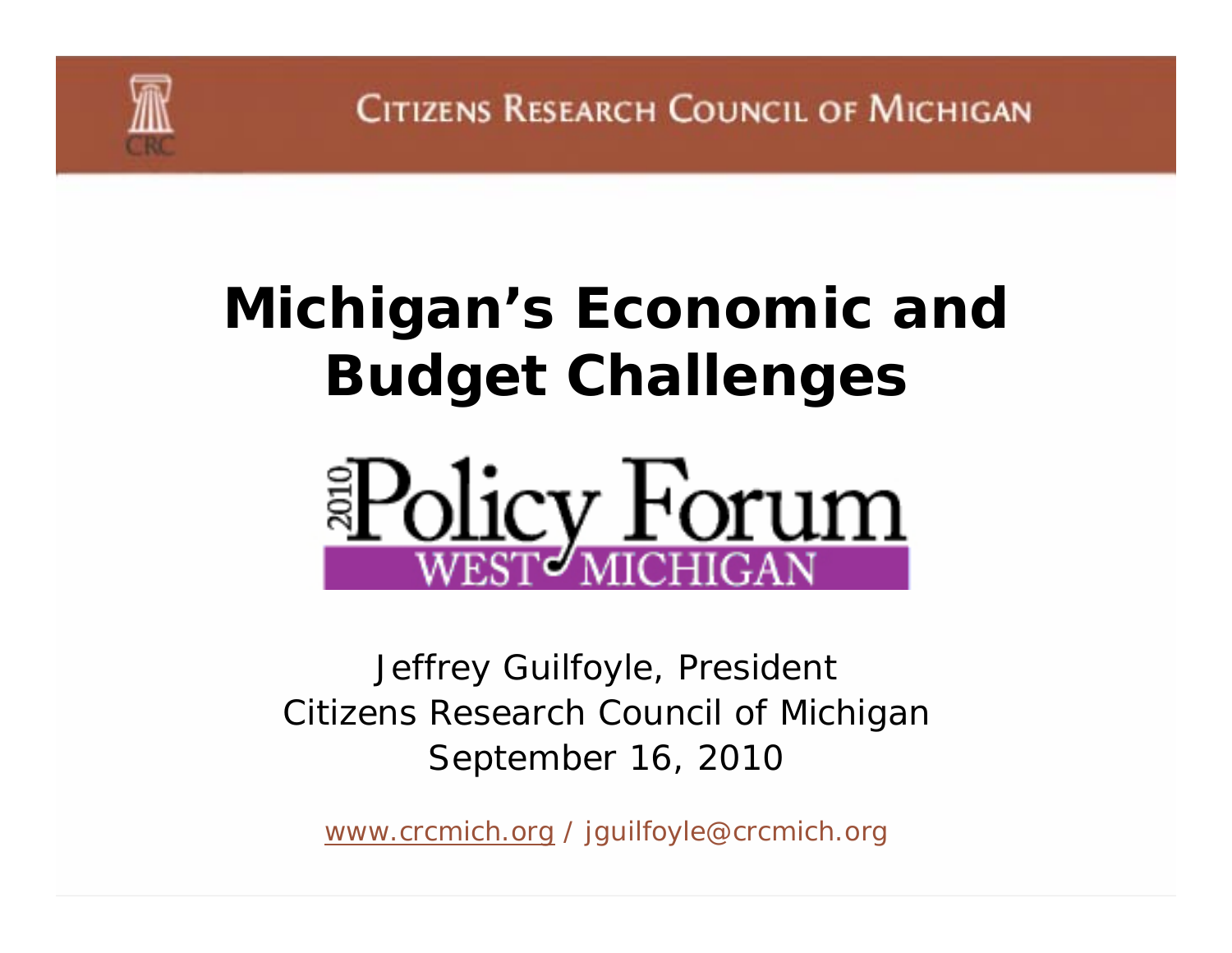

# **Key Points**

- Michigan has rapidly gone from being a relatively wealthy state to a relatively poor one
- State revenues have shrunk far more than spending
- FY 2011 budget will have \$1.6 billion of nonrecurring revenues ensuring a budget crisis in FY 2012
- Significant tax cuts that have already been enacted will constrain revenue growth going forward
- **Bottom Line:** Michigan is a poorer state and the current budget does not yet reflect this – Michigan's budget problems will not self correct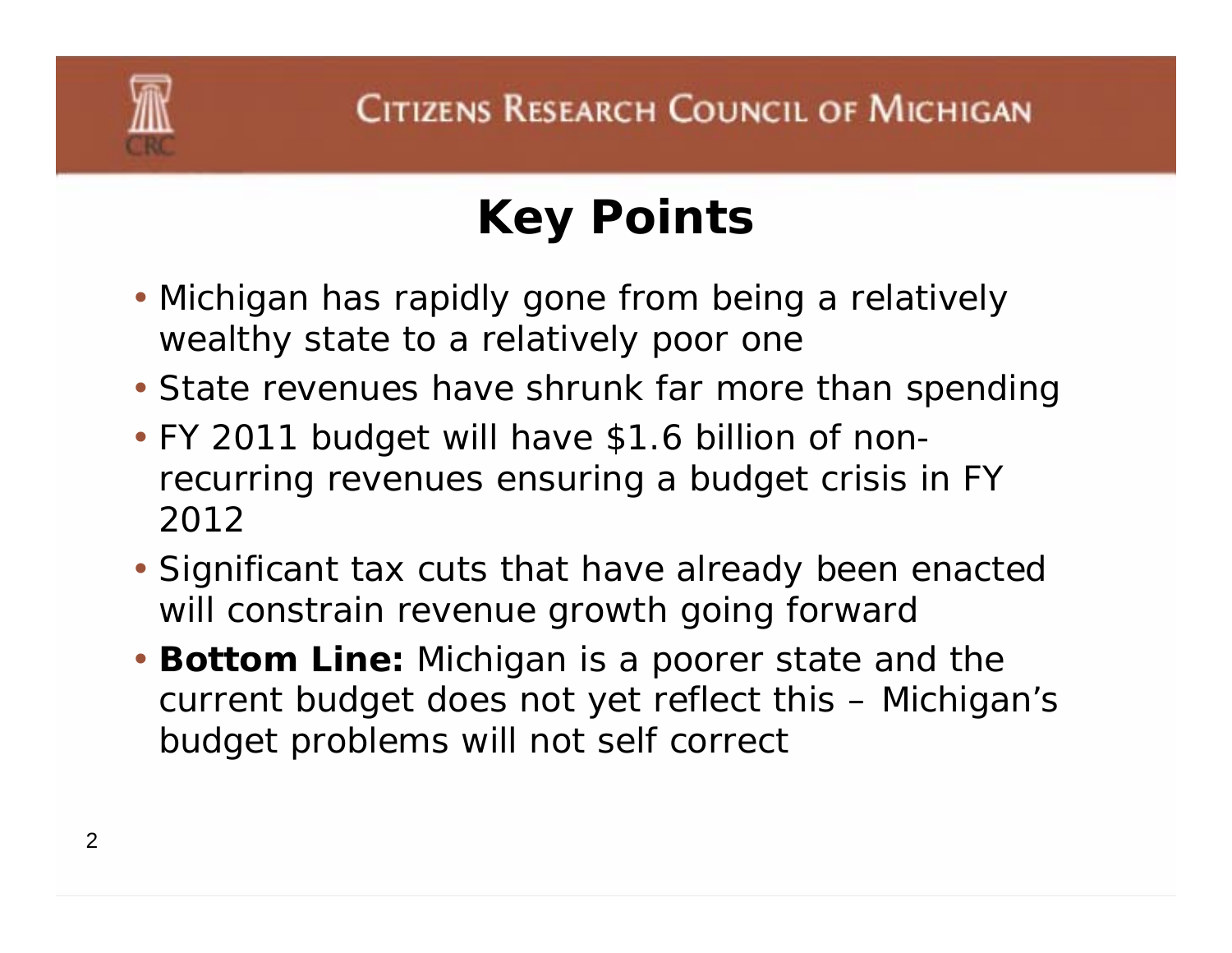### **The Last Decade Has Beenan Economic Disaster for Michigan**

|                        | <b>Growth 2000 to 2009</b> | <b>Michigan</b> |      |
|------------------------|----------------------------|-----------------|------|
|                        | U.S.                       | Michigan        | Rank |
| Population             | 8.8%                       | 0.1%            | 51   |
| Real Per Capita GDP*   | 9.7%                       | $-3.8%$         | 51   |
| Employment             | $-0.7\%$                   | $-17.1%$        | 51   |
| Real Per Capita Income | 3.6%                       | $-7.1%$         | 51   |

\*GDP growth is for 2000 through 2008.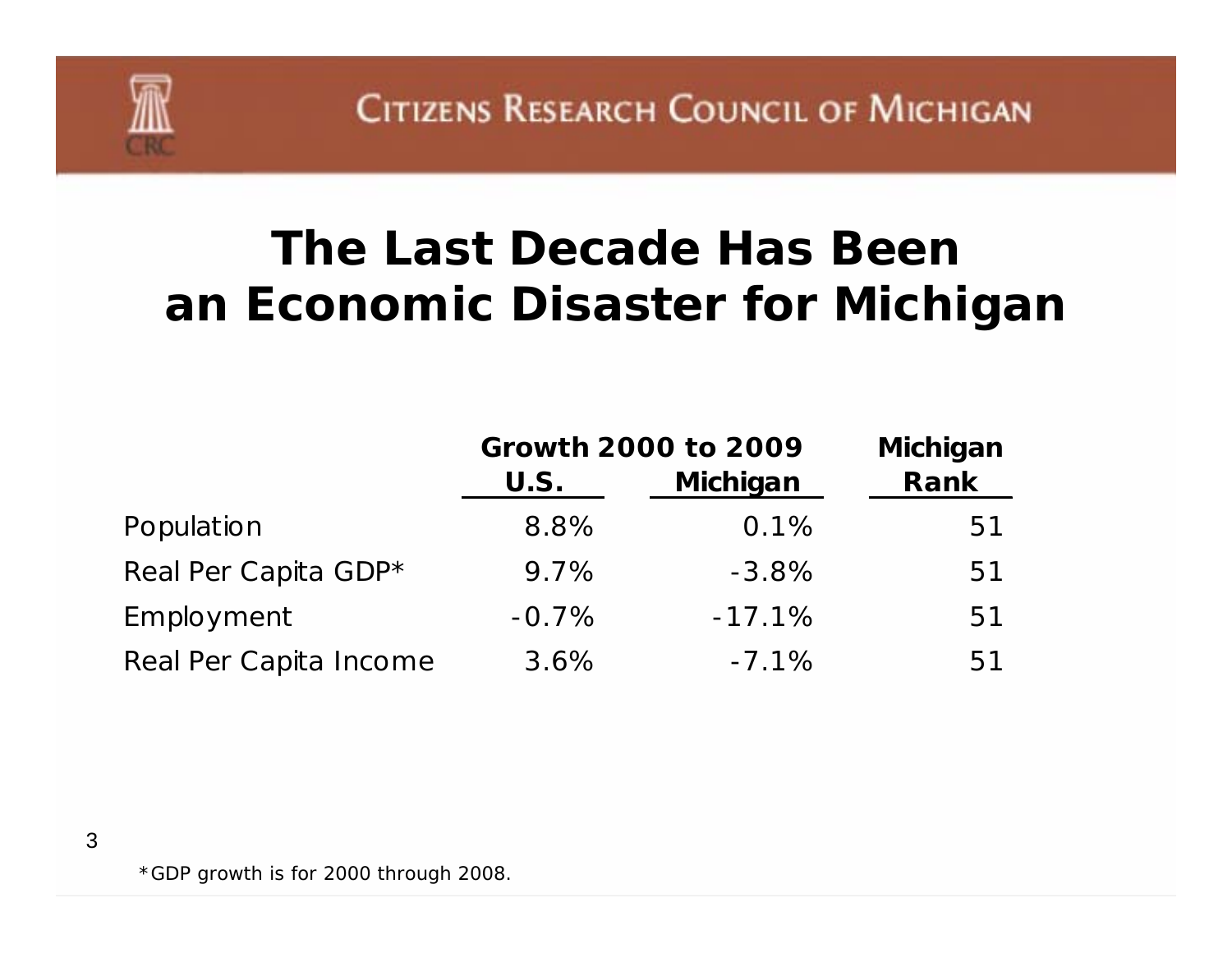#### **Big 3 Market Share Plummets**



Source: 2009-2011 sales are the May 2010 Cons. Estimates; 2009-2011 share RSQE.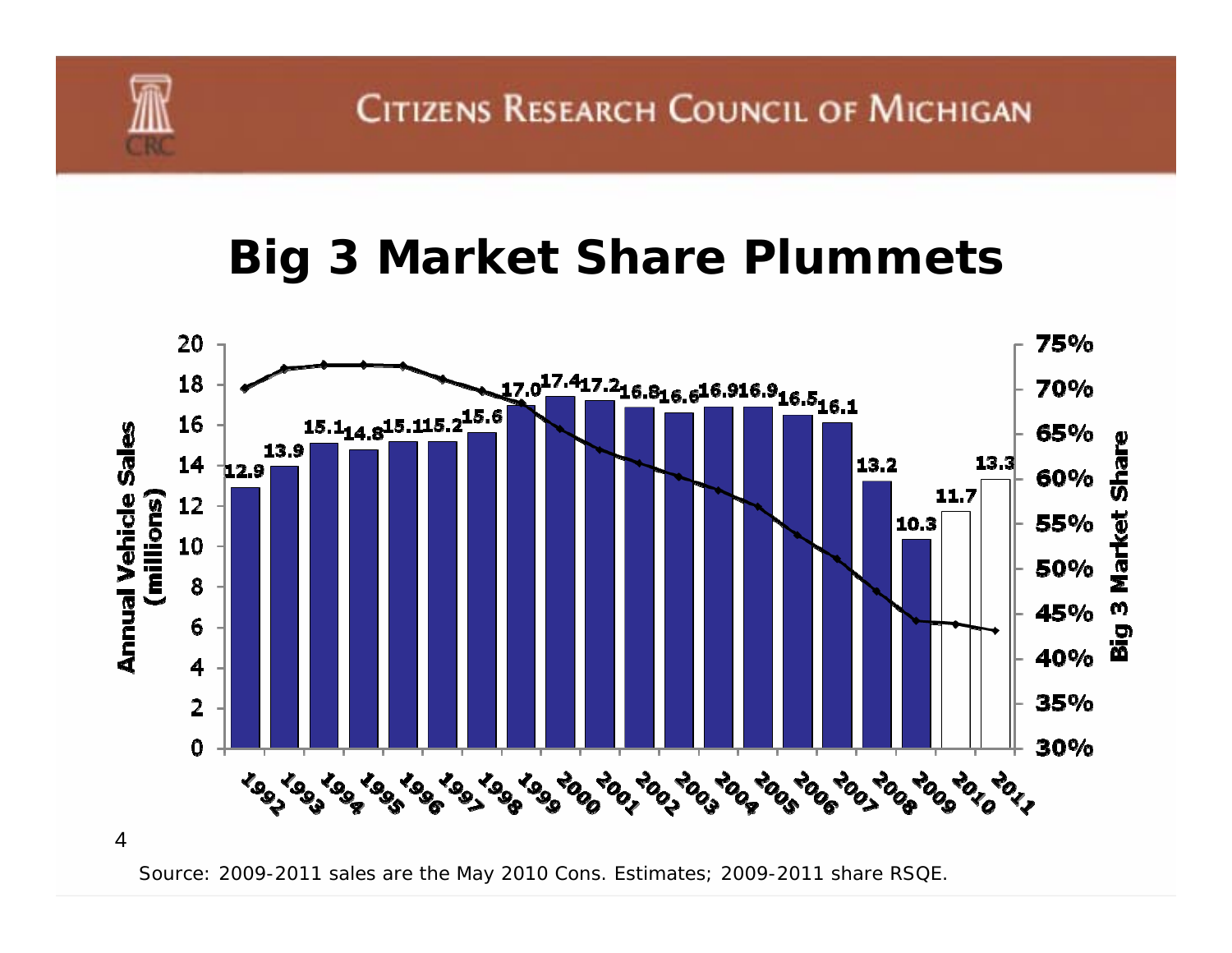#### **2 in 3 Auto Jobs Lost by 2011**

Michigan Transportation Equipment Employment (In Thousands)



Source: Bureau of Labor Statistics. 2009-2011 estimates are the average of the 3 agency forecasts for the May 2010 Consensus Conference.

5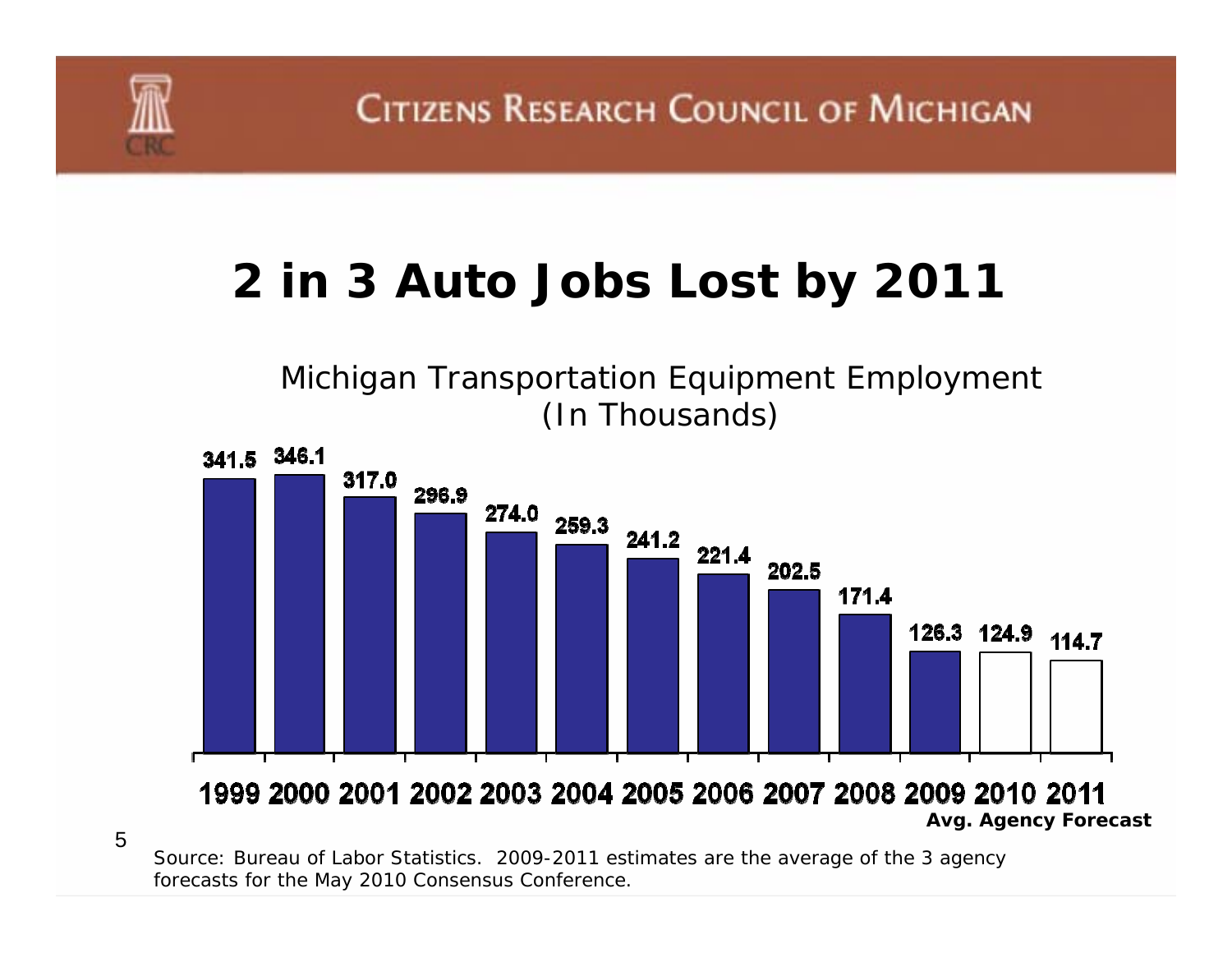### **Almost Every Sector in Michigan Has Lost Jobs**

#### 2000 to 2009

| <b>Total Nonfarm</b>       | $-17.1\%$ |     |
|----------------------------|-----------|-----|
| Construction               | $-39.3%$  |     |
| Manufacturing              | -48.5%    |     |
| Trans Equip Man.           | -63.5%    |     |
| Trade, Trans, Utility      | $-18.6\%$ |     |
| <b>Information</b>         | $-23.4%$  |     |
| Prof. Bus. Services        | -20.7%    |     |
| <b>Ed./Health Services</b> |           | 0/- |
| Leisure/Hosp               | $-4.7\%$  |     |
| Government                 | $-5.1%$   |     |
| 6                          |           |     |

Source: Bureau of Labor Statistics. CRC calculations.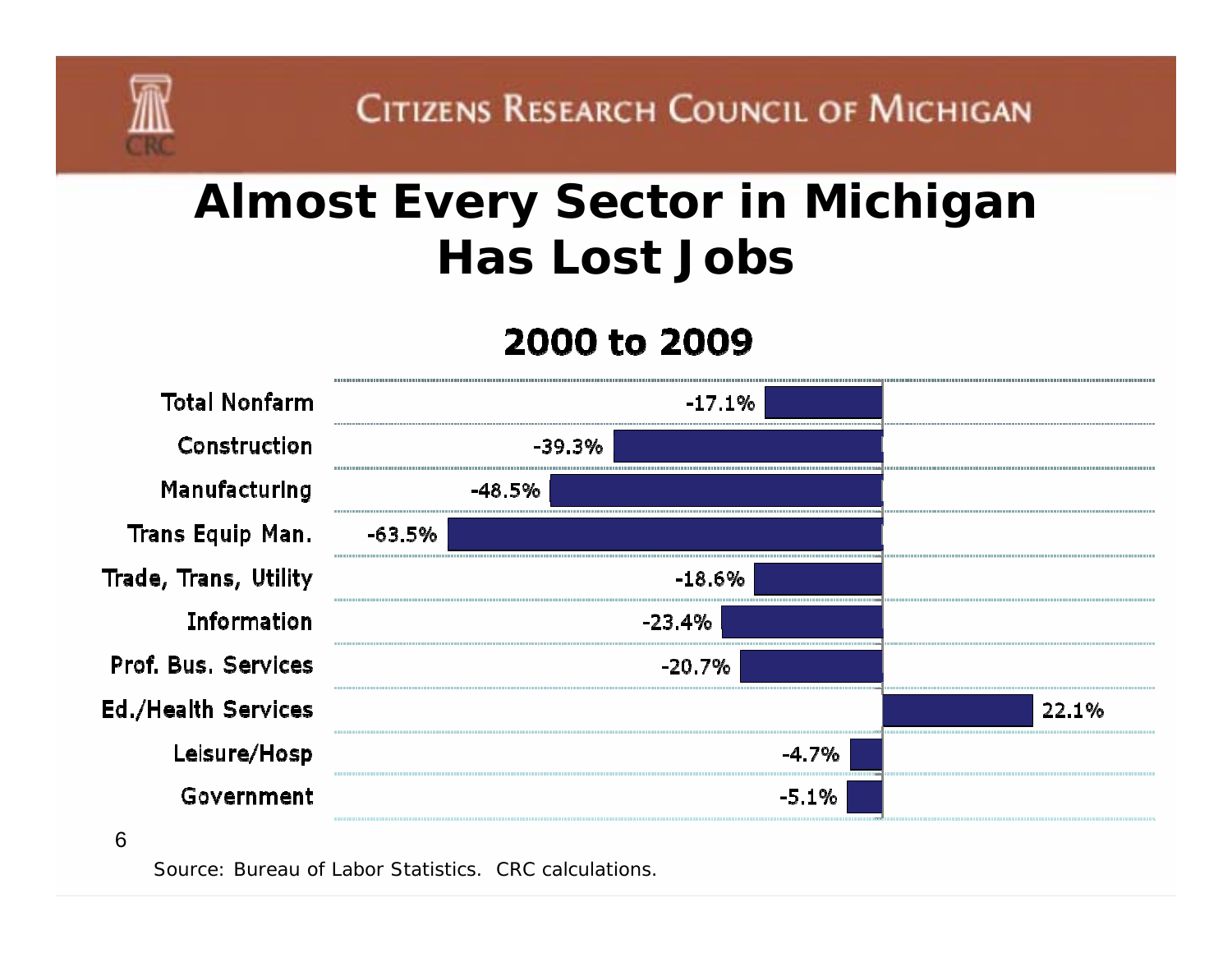#### **A Lost Decade of Michigan Employment 1 in 6 Jobs Lost Since June of 2000**



<sup>7</sup>Source: Bureau of Labor Statistics and CRC calculations.Note: Peak is calculated from Michigan's June 2000 Peak. Data are through July 2010.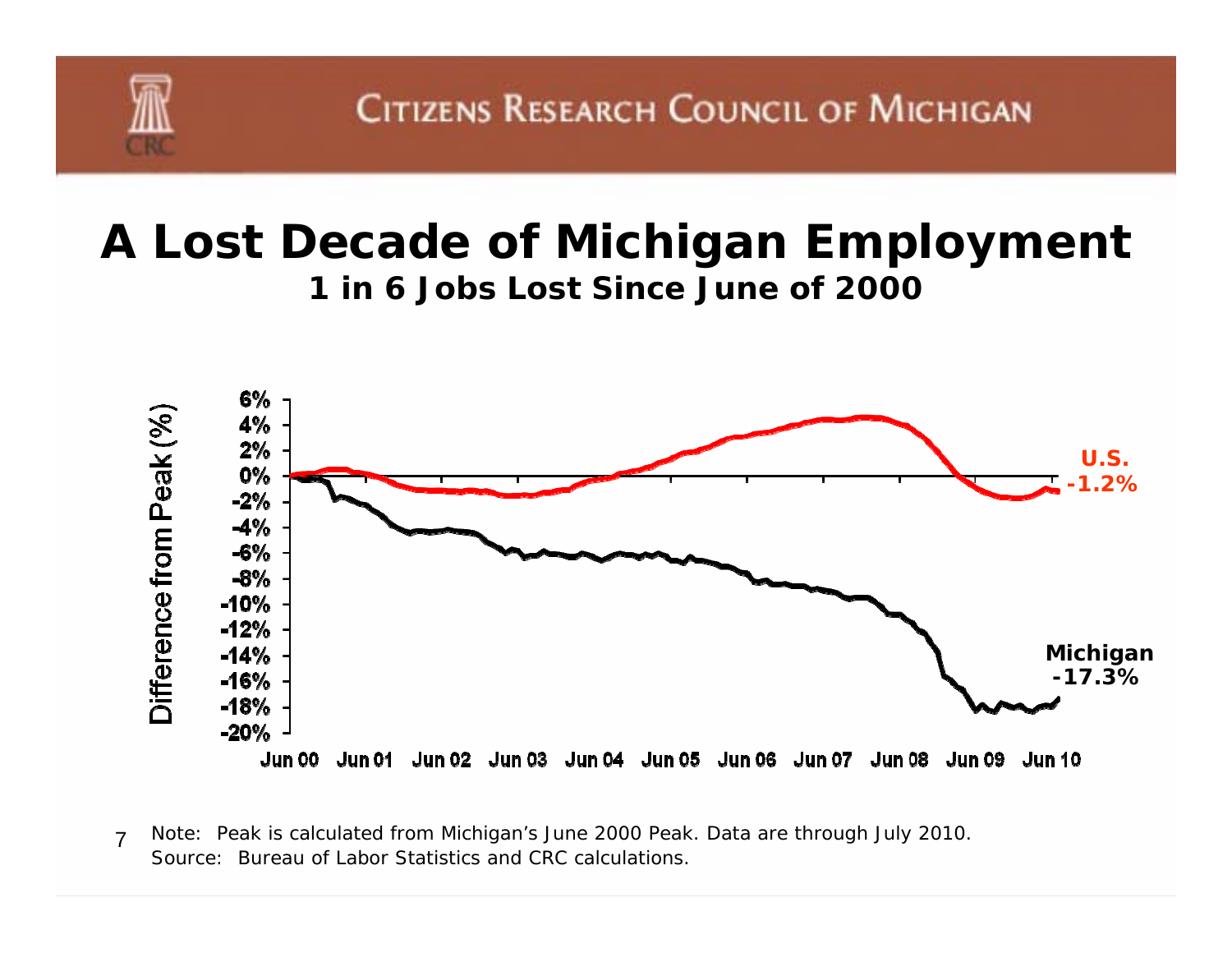

#### **Michigan Has Become Poorer Relative to Other States**

**Michigan per Capita Income as a Percent of U.S. Per Capita Income Rank has fallen from 20th in 2001 to 37th in 2009**



8Source: CRC calculations from Bureau of Economic Analysis data. March 2010.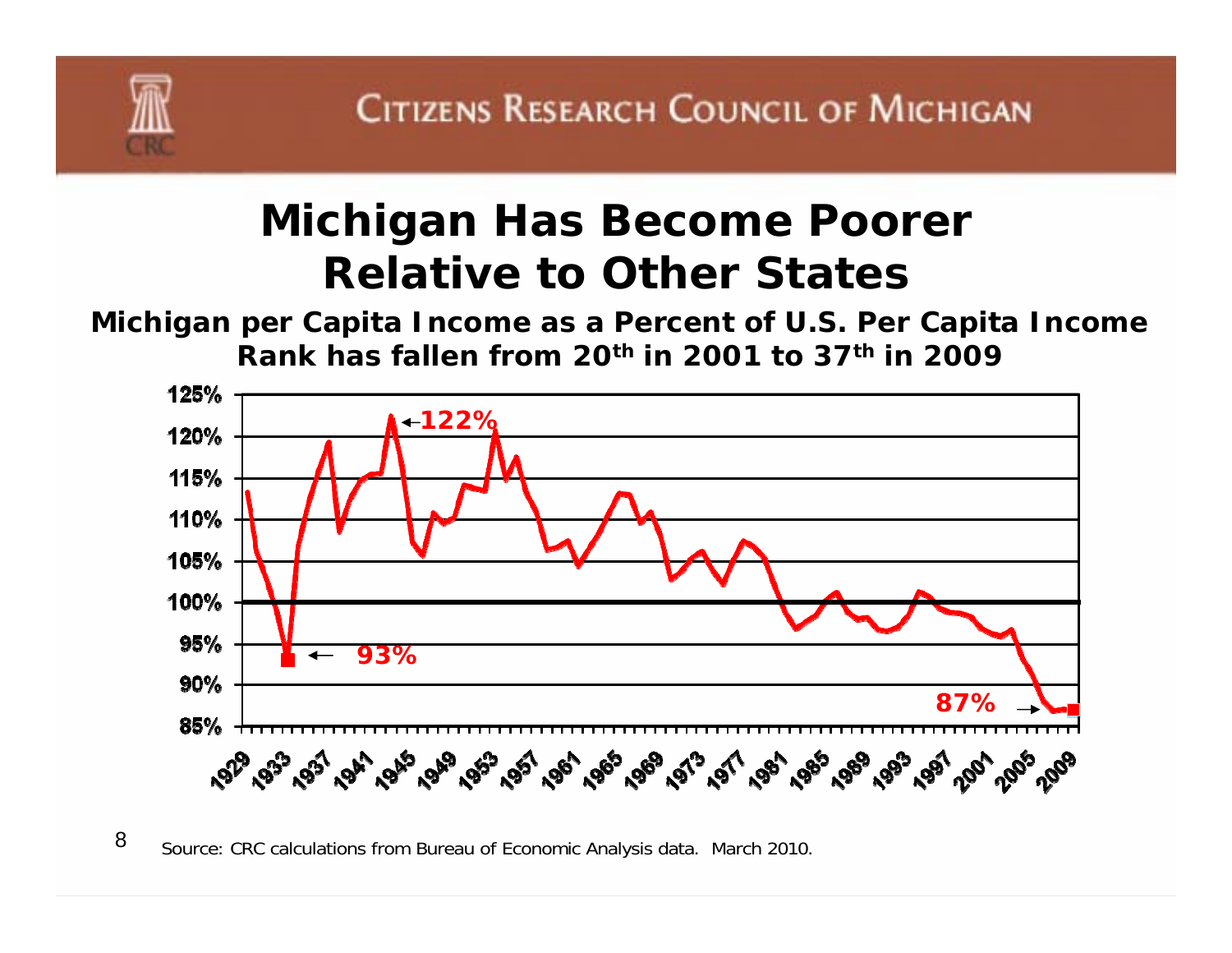## **State Spending Changes FY 00 to FY 10**

- Inflation up approx. 23%
- Total state spending up 22.5% but increases in federal aid drove increase; state spending from state sources up 2.3%
- Spending changes from state sources:
	- K-12 +8.2%
	- Community Colleges +0.7%
	- Universities/financial aid -13.7%
	- Revenue sharing -34%
	- Corrections +27.2%
	- Medicaid  $+49.9\%$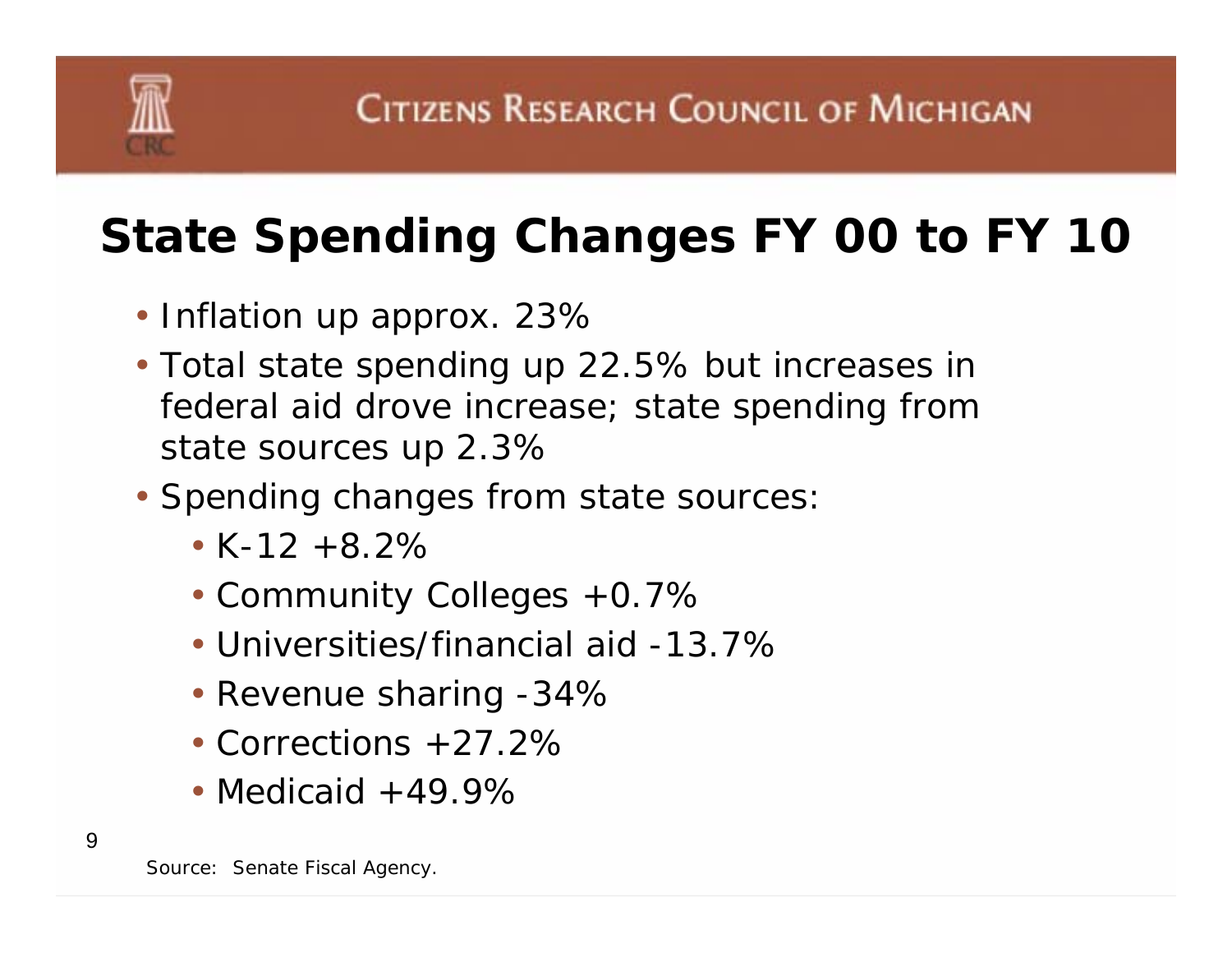

### **TV Growth Had Been Providing Local Govts With Better Revenue Growth**

% Change in Total Taxable Value



#### **Average**

Source: State Tax Commission and May 2010 Consensus Conference.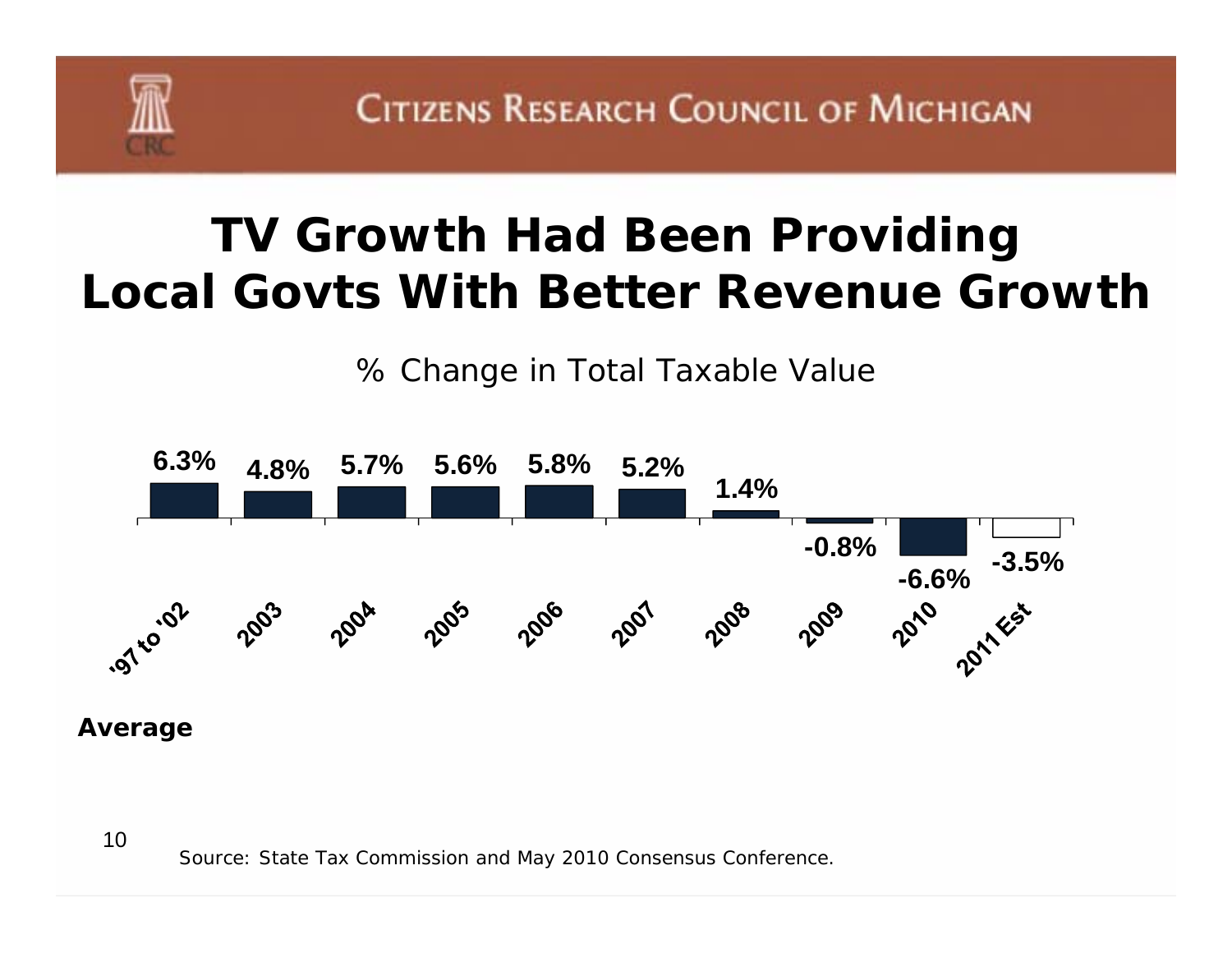

## **Local Cuts Will Be More Noticeable**

- Michigan's state budget has been struggling for 10 years but most citizens have limited exposure to state spending (Medicaid, corrections, higher ed, welfare)
- Some local governments have been struggling for years due to population loss and Headlee limits on revenue growth, but others saw robust growth due to new construction
- As local governments pull back cuts will be more visible: police, fire, libraries, parks

11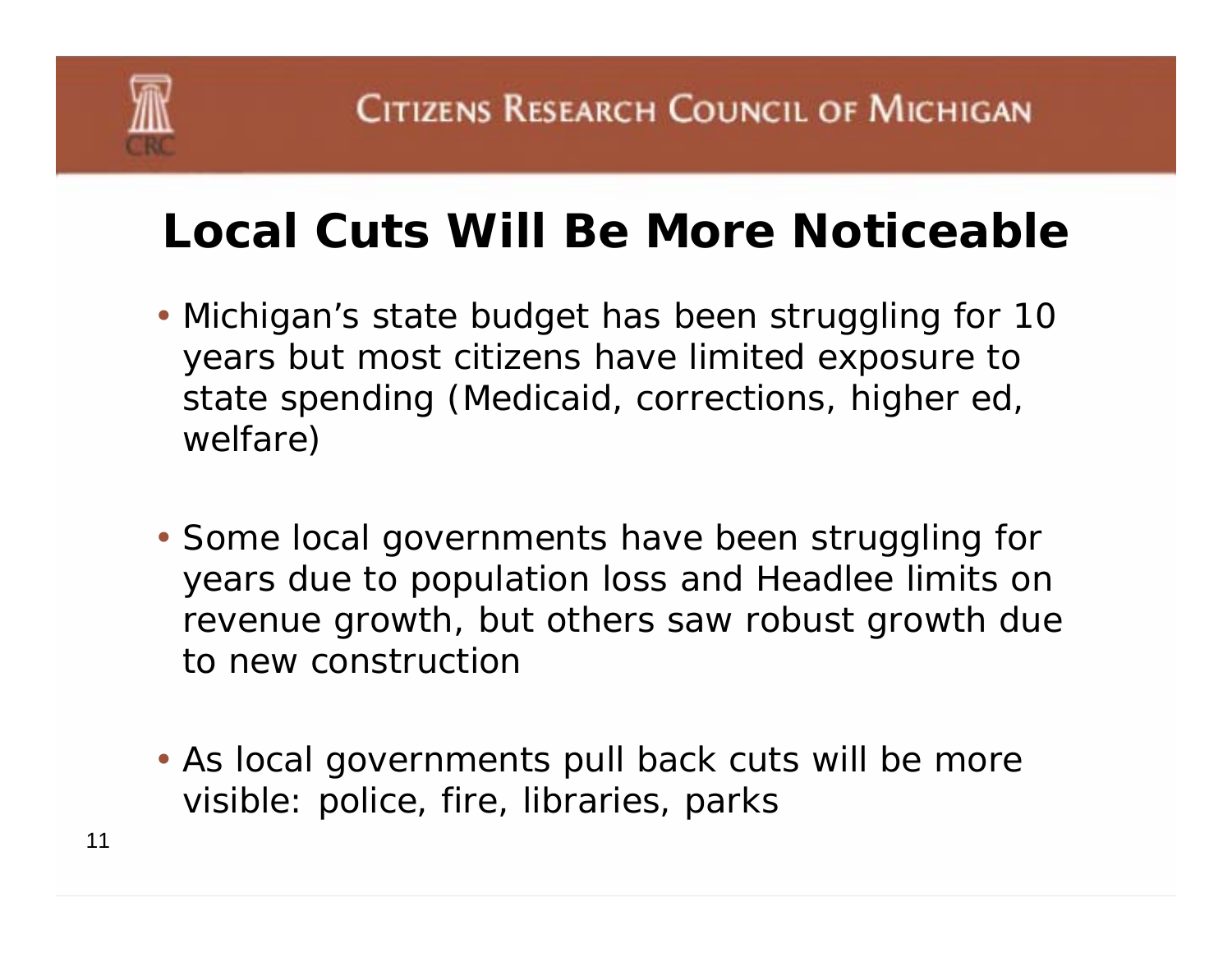## **Tax Burden Close to National Average**

**But State Share Has Fallen While Local Has Increased**

|              | <b>FY 2000</b> |         |              |              | <b>FY 2008</b> |       |  |  |
|--------------|----------------|---------|--------------|--------------|----------------|-------|--|--|
|              | <b>State</b>   | Local   | <b>Total</b> | <b>State</b> | Local          | Total |  |  |
| Michigan     |                |         |              |              |                |       |  |  |
| Income       | 2.5%           | 0.2%    | 2.7%         | 2.1%         | 0.1%           | 2.2%  |  |  |
| <b>Sales</b> | 2.6%           | $0.0\%$ | 2.6%         | 2.4%         | 0.0%           | 2.4%  |  |  |
| Property     | 0.6%           | 2.7%    | 3.3%         | 0.6%         | 3.4%           | 4.0%  |  |  |
| Corp Income  | 0.8%           | 0.0%    | 0.8%         | 0.7%         | 0.0%           | 0.7%  |  |  |
| Other        | 1.3%           | 0.1%    | 1.4%         | 1.3%         | 0.2%           | 1.5%  |  |  |
| Total        | 7.8%           | 3.0%    | 10.8%        | 7.1%         | 3.7%           | 10.8% |  |  |
| U.S. Avg     |                |         |              |              |                |       |  |  |
| Income       | 2.4%           | 0.2%    | 2.6%         | 2.3%         | 0.2%           | 2.5%  |  |  |
| <b>Sales</b> | 2.1%           | 0.5%    | 2.6%         | 2.0%         | 0.5%           | 2.5%  |  |  |
| Property     | 0.1%           | 2.9%    | 3.0%         | 0.1%         | 3.2%           | 3.4%  |  |  |
| Corp Income  | 0.4%           | 0.0%    | 0.4%         | 0.4%         | 0.1%           | 0.5%  |  |  |
| Other        | 1.5%           | 0.4%    | 1.9%         | 1.6%         | 0.5%           | 2.1%  |  |  |
| <b>Total</b> | 6.6%           | 4.0%    | 10.6%        | 6.4%         | 4.5%           | 10.9% |  |  |

12

Source: CRC calculations using U.S. Census data. Census data adjusted to show full MBT in corporate.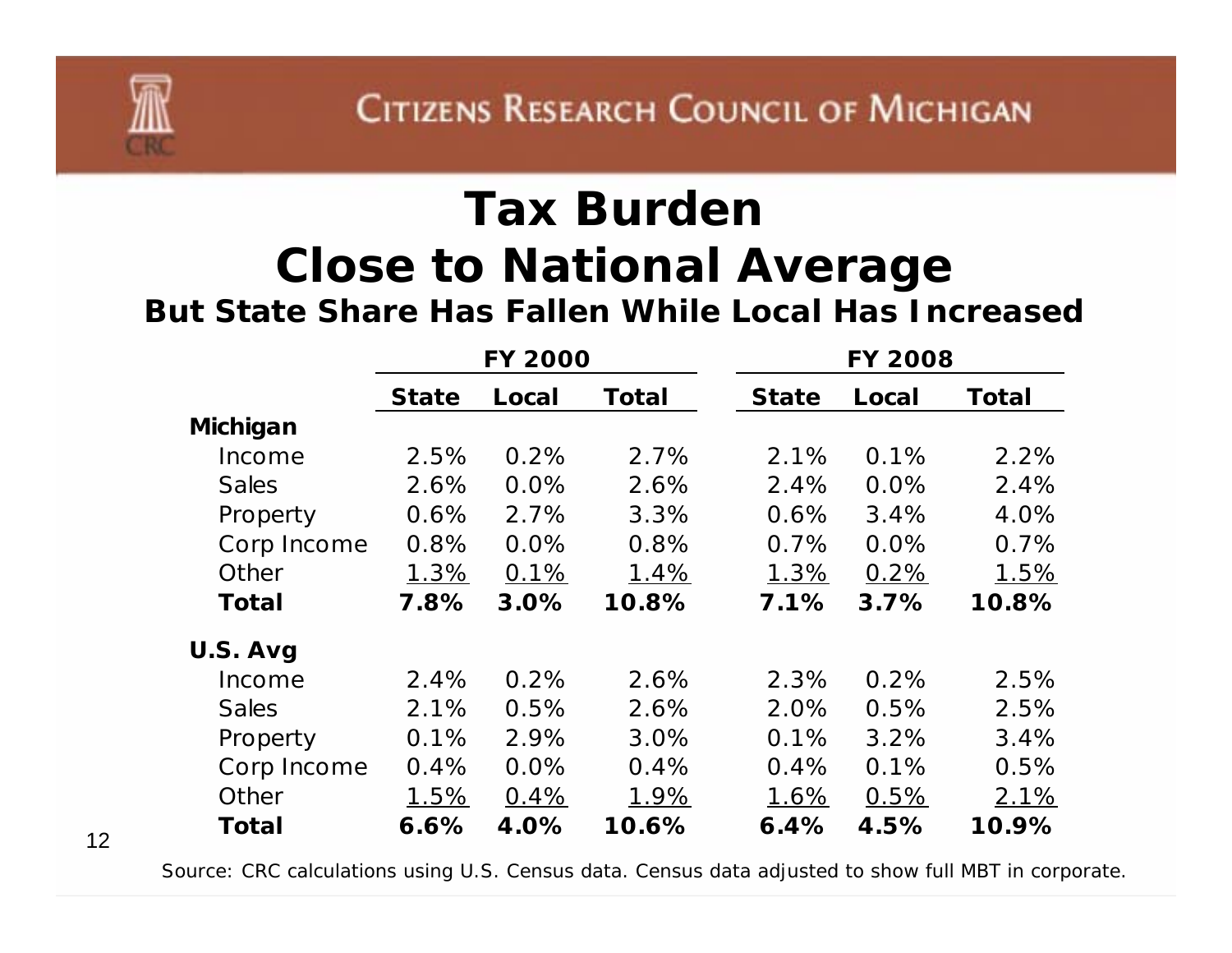#### **How Do We Rank?(Data for FY 2007)**

- K-12 education
	- 12<sup>th</sup> in spending per capita; growth 42<sup>nd</sup> 00 to 07
	- 4<sup>th</sup> as a % of personal income
	- Teacher salaries 11<sup>th</sup> highest (<2yrs, 18<sup>th</sup> highest down from 6<sup>th</sup> highest)
- Higher education
	- 14<sup>th</sup> per capita; growth 50<sup>th</sup> 00 to 07
	- 11<sup>th</sup> as % of personal income (down from 6<sup>th</sup> in 00)
	- But spending number includes revenue from all sources (i.e. tuition); MI is  $28<sup>th</sup>$  in state and local appropriations
- Corrections
	- 18<sup>th</sup> per capita (but well above neighboring states); growth 32<sup>nd</sup> per capita
- Taxes
- 13• 30<sup>th</sup> per capita (13% below U.S. avg; w/ tax increase 29<sup>th</sup>)
	- 20<sup>th</sup> as % income (at U.S. average)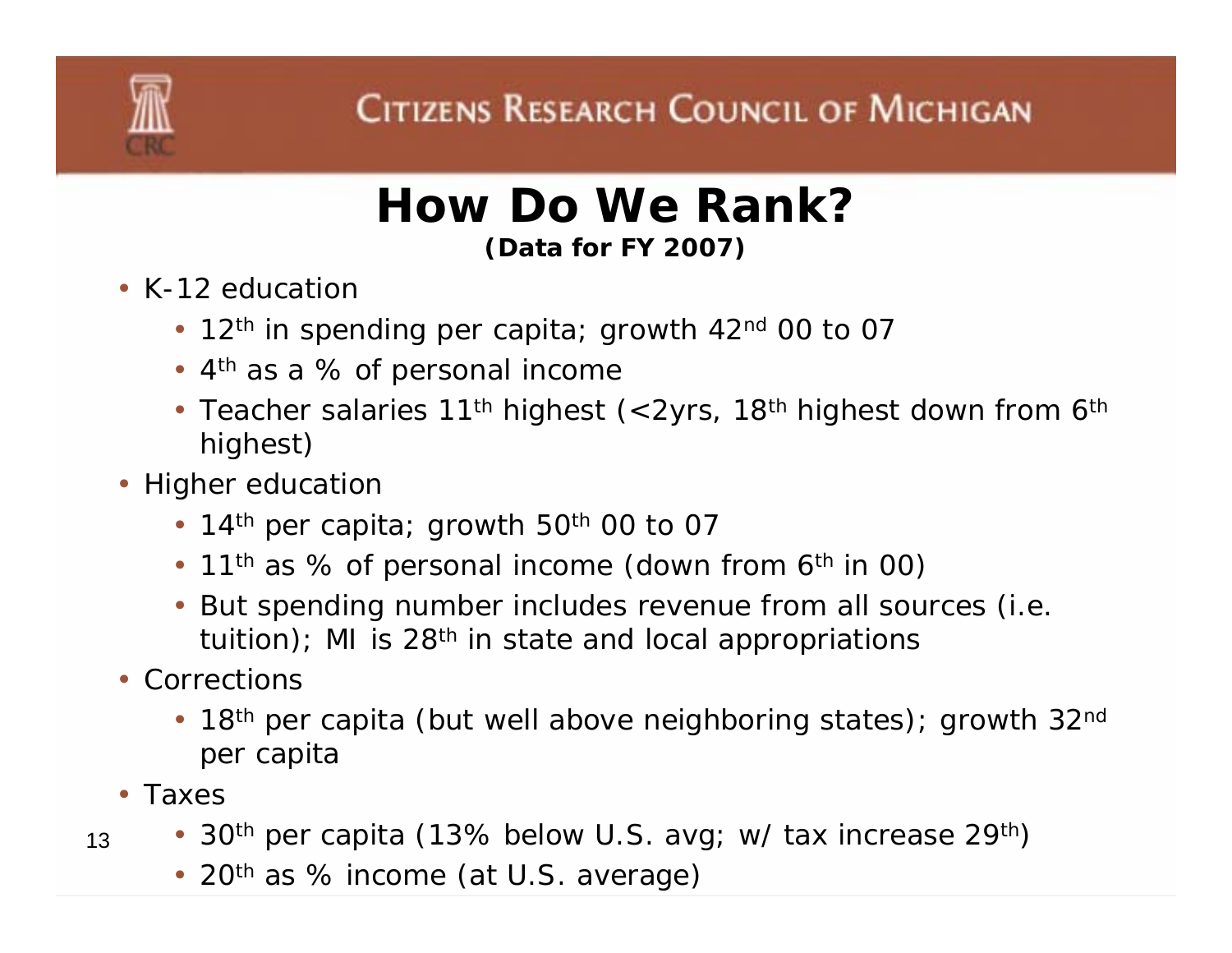## **FY 2011 Budget Will Likely Have \$1.6B in One-Time Resources**

|                           | <b>FY 2011</b> | <b>FY 2012</b> | Change    |
|---------------------------|----------------|----------------|-----------|
| <b>GF-GP</b>              |                |                |           |
| <b>ARRA</b>               | \$261          | \$0            | (\$261)   |
| <b>New Stimulus</b>       | \$380          | \$0            | (\$380)   |
| <b>IIT Rate Cut</b>       | \$0            | (\$150)        | (\$150)   |
| <b>Tax Amnesty</b>        | \$89           | (\$62)         | (\$150)   |
| <b>Unclaimed Property</b> | \$168          | \$61           | (\$107)   |
| Debt Restructuring        | \$120          | (\$4)          | (\$123)   |
| <b>Total GF-GP</b>        | \$1,017        | (\$154)        | (\$1,171) |
| <b>SAF</b>                |                |                |           |
| <b>ARRA</b>               | \$184          | \$0            | (\$184)   |
| <b>New Stimulus</b>       | \$316          | \$0            | (\$316)   |
| <b>Total SAF</b>          | \$500          | \$0            | $(\$500)$ |
| Total GF + SAF            | \$1,518        | (\$154)        | \$1,672)  |

14

Source: CRC estimates based on data from the House and Senate Fiscal Agencies, CBPP., and MI Dept of Treasury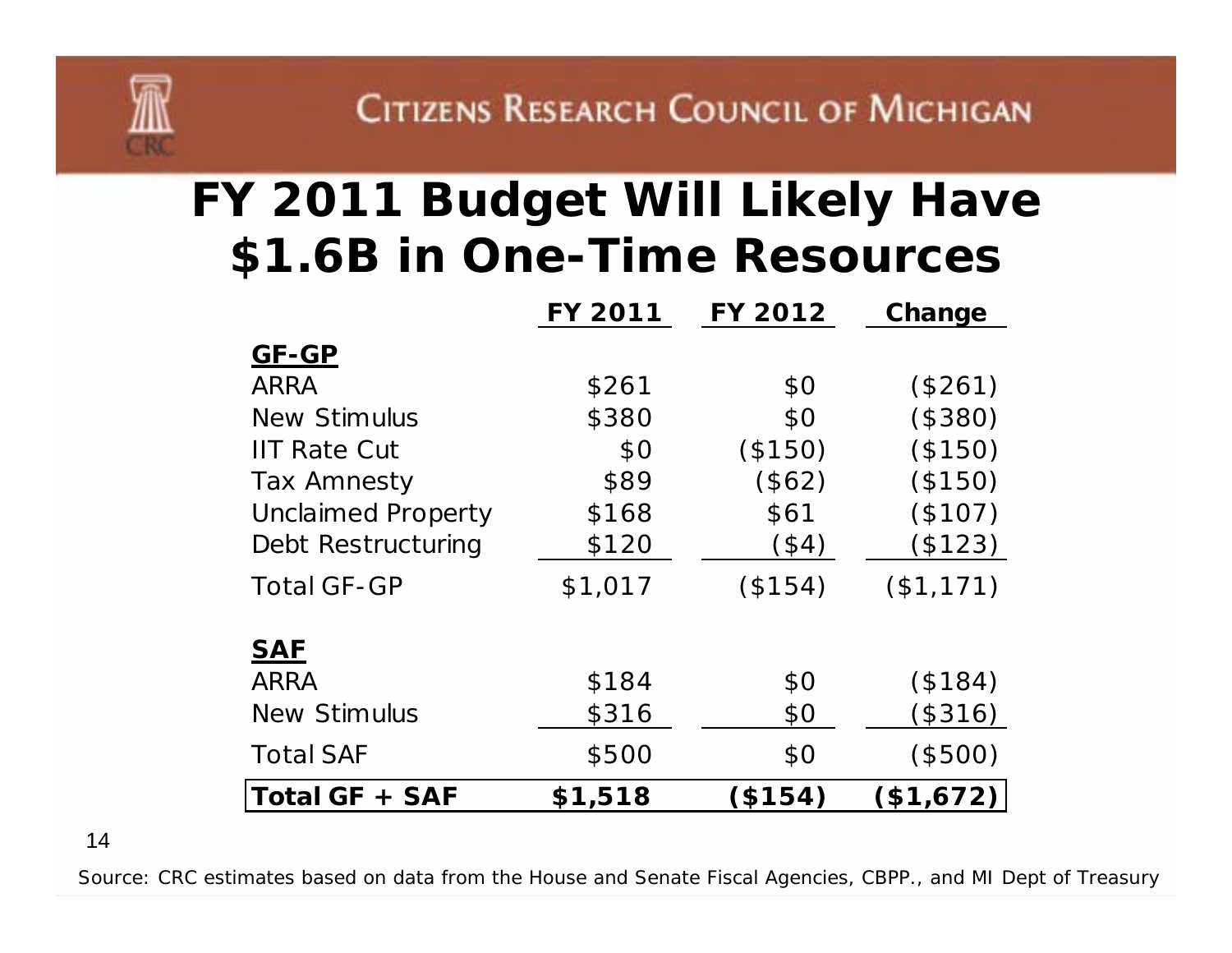### **Significant Tax Cuts are in the Pipeline**

|                                      | <b>FY 2009</b>                                          | <b>FY 2010</b> | FY 2011   | FY 2012   | FY 2013     | FY 2014     |
|--------------------------------------|---------------------------------------------------------|----------------|-----------|-----------|-------------|-------------|
| Reducing Michigan IIT Rate           | \$0.0                                                   | \$0.0          | \$0.0\$   | (\$150.0) | (\$329.0)   | (\$522.5)   |
| Alternative Energy Credits IIT       | (\$16.0)                                                | (\$46.0)       | (\$55.3)  | (\$42.0)  | \$0.0       | \$0.0       |
| Michigan EITC                        | (\$140.0)                                               | (\$325.0)      | (\$338.0) | (\$358.3) | (\$379.8)   | (\$402.6)   |
| <b>Eliminating MBT Surcharge</b>     | Eliminated in Tax Year 2017<br>$($715 \text{ million})$ |                |           |           |             |             |
| MBT Battery Credits(1)               | \$0.0                                                   | \$0.0          | \$0.0     | (\$40.0)  | (\$268.0)   | (\$278.0)   |
| MBT Film Credits & Infrastructure(2) | (\$37.5)                                                | (\$100.0)      | (\$125.0) | (\$125.0) | (\$125.0)   | (\$125.0)   |
| Polycrystalline Manuf. Credit        | \$0.0                                                   | \$0.0          | \$0.0     | \$0.0     | (\$25.0)    | (\$25.0)    |
| Photovoltaic Tech                    | \$0.0                                                   | \$0.8\$        | (\$9.8)   | (\$12.5)  | (\$12.5)    | (\$15.0)    |
| <b>MBT Gross Receipt Changes</b>     | (\$115.8)                                               | (\$80.5)       | (\$93.4)  | (\$117.8) | (\$129.9)   | (\$132.7)   |
| Decouple from depr/prod activities   | \$172.5                                                 | \$23.4         | \$19.2    | \$45.3    | \$52.3      | \$60.0      |
| Historic preservation credits        | \$0.0                                                   | \$0.0          | (\$5.0)   | (\$8.6)   | (\$9.6)     | (\$10.6)    |
| Promise Zones                        | \$0.0                                                   | (\$1.0)        | (\$4.0)   | (\$10.0)  | (\$15.0)    | (\$20.0)    |
| Use Tax Bad Debt Deduction Change    | (\$2.0)                                                 | (\$25.5)       | (\$16.6)  | (\$17.1)  | (\$17.7)    | (\$18.4)    |
| Exempt supplies for Cobo Center      | \$0.0                                                   | \$0.0          | (\$2.5)   | (\$2.5)   | (\$3.5)     | (\$1.5)     |
| <b>Totals</b>                        | (\$138.8)                                               | (\$555.4)      | (\$630.4) | (\$838.5) | (\$1,262.7) | (\$1,491.3) |

(1) Totals if full amount used

#### 15

Source: Michigan Department of Treasury.